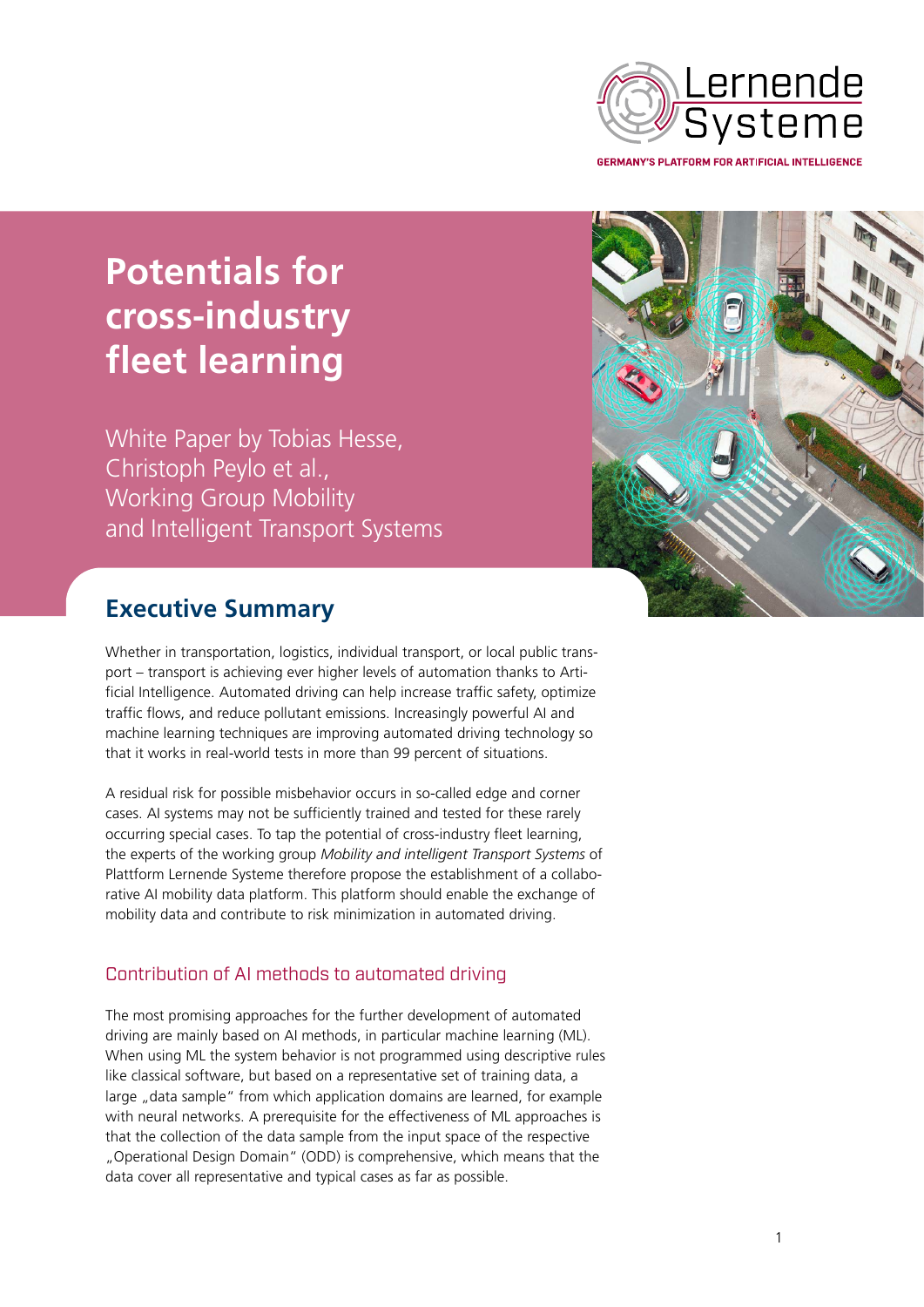**Operational Design Domain (ODD)** of an autonomous system describes the operational condition for which it is functionally designed. This includes, for example, traffic types (road, rail vehicles), the environments in which it operates (highway, country road, inner city, within a closed campus or rail depot), local restrictions (for example, to certain cities, suburbs), weather conditions, and many more.



#### **Figure 1: Operational Design Domain (ODD) of an Autonomous System**

Note: The **Operational Design Domain** (ODD) describes the boundary within the set of possible operating conditions. Possible corner cases (red symbols) often occur in the marginal areas of the parameters.

### AI platform for data exchange in mobility

Through so-called fleet learning, vehicle manufacturers can optimize their vehicles by training with usage data on corner cases on a cross-industry platform. By collecting data on identified corner cases, the platform will serve as a basis for training AI systems across the mobility sector. This will create the conditions for cross-industry fleet learning. As a technical mediation platform (web service), the collaborative AI platform for sharing mobility data will collect examples of corner cases. In a further step, it can also create a reference line for risk assessment and provide a way to validate ML models. Thus, the platform serves both the common good of increased safety for society and the economic interests at the national and european level. This is because automated vehicles will still need to respond to corner cases during operation, despite a high volume and quality of training data.

It is therefore important to be able to classify these cases and share them with the entire vehicle fleet. After all, it is never possible to fully determine which faults (so-called "unknown unknowns") are still to be expected in the future. This implies a permanent need for such a platform. The goal of the mobility platform is to learn from the collected data of already identified corner cases to be able to transfer these insights to other AI systems.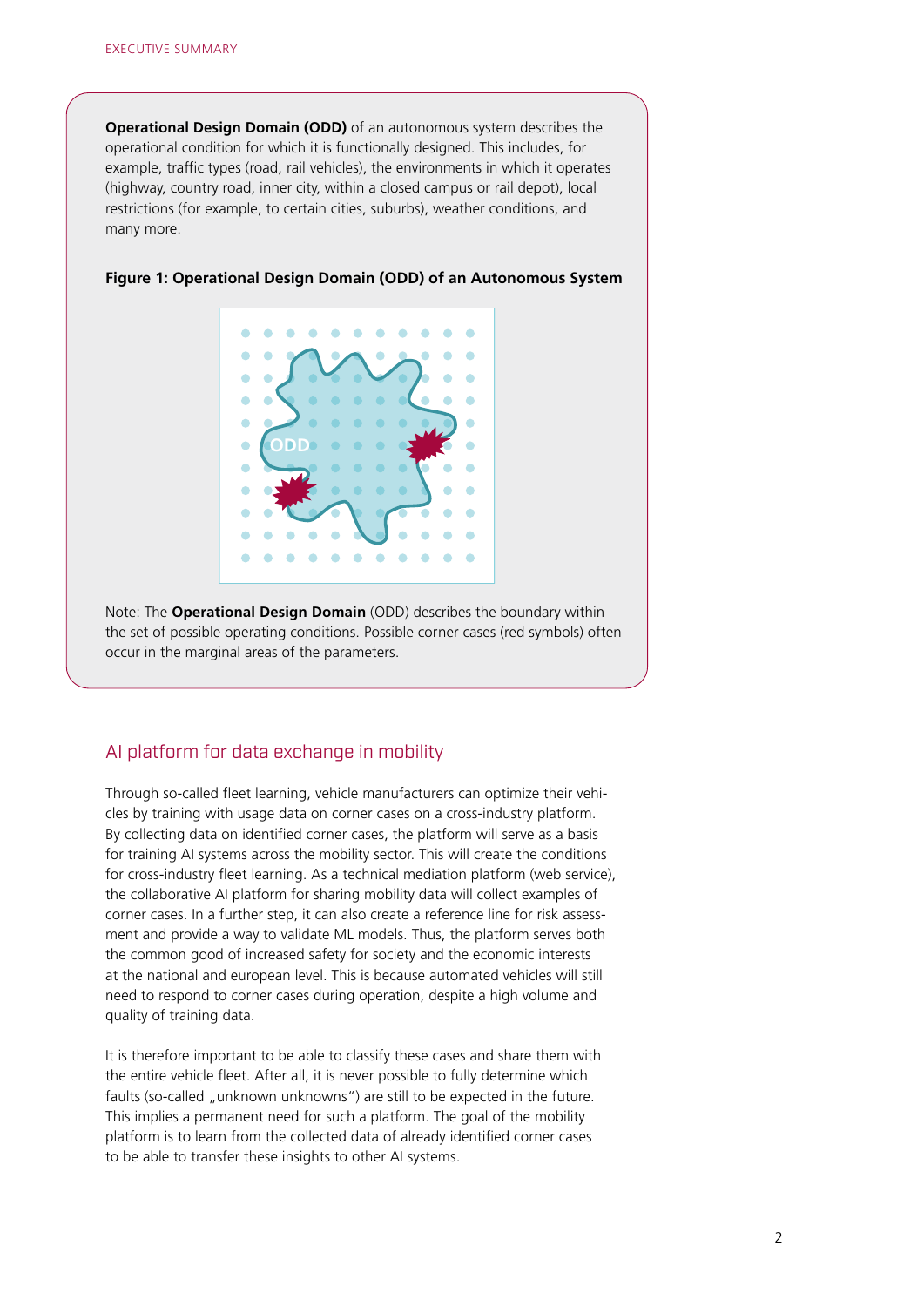The platform should therefore:

- 1. aggregate data that can be used to test different AI models. The dependency on specific sensor modalities and configurations should be made explicit.
- 2. drive the development of an annotation format and standards to enable the comparability of different models.
- 3. make training and test data available for research and development and thus lead to further insights regarding the operation in the presence of unknowns.

The platform enables all players in the entire value chain to use the same infrastructure to test and evaluate the robustness of their own AI models for corner cases. This assumes that the software artifacts have similar basic architectural requirements and can be executed on one platform. This excludes models that can only be operated on specific hardware platforms. For this purpose, scenarios with corner cases must be available on the platform. AI models can be uploaded, and the behavior of the AI systems regarding these scenarios can be checked and evaluated. The evaluation is then communicated as feedback to fleet operators, for example, so that they can update their corresponding models and in turn distribute them in their fleets. In a further expansion stage, it is conceivable that follow-up training of the AI systems can take place directly on the platform and certified up-dates can be distributed via the platform. The platform thus enables exchange both between actors, such as fleet operators who want to test their models and improve their robustness, and between actors who own corner-case scenarios or training data that can be used to retrain perceptual errors and thus make models more robust (see Figure 2).

The resulting information about differences between the original training and the post-training can be taken as an adaptation of underlying labeling models (connotation models) and contribute to the improvement of knowledge about the corner cases.